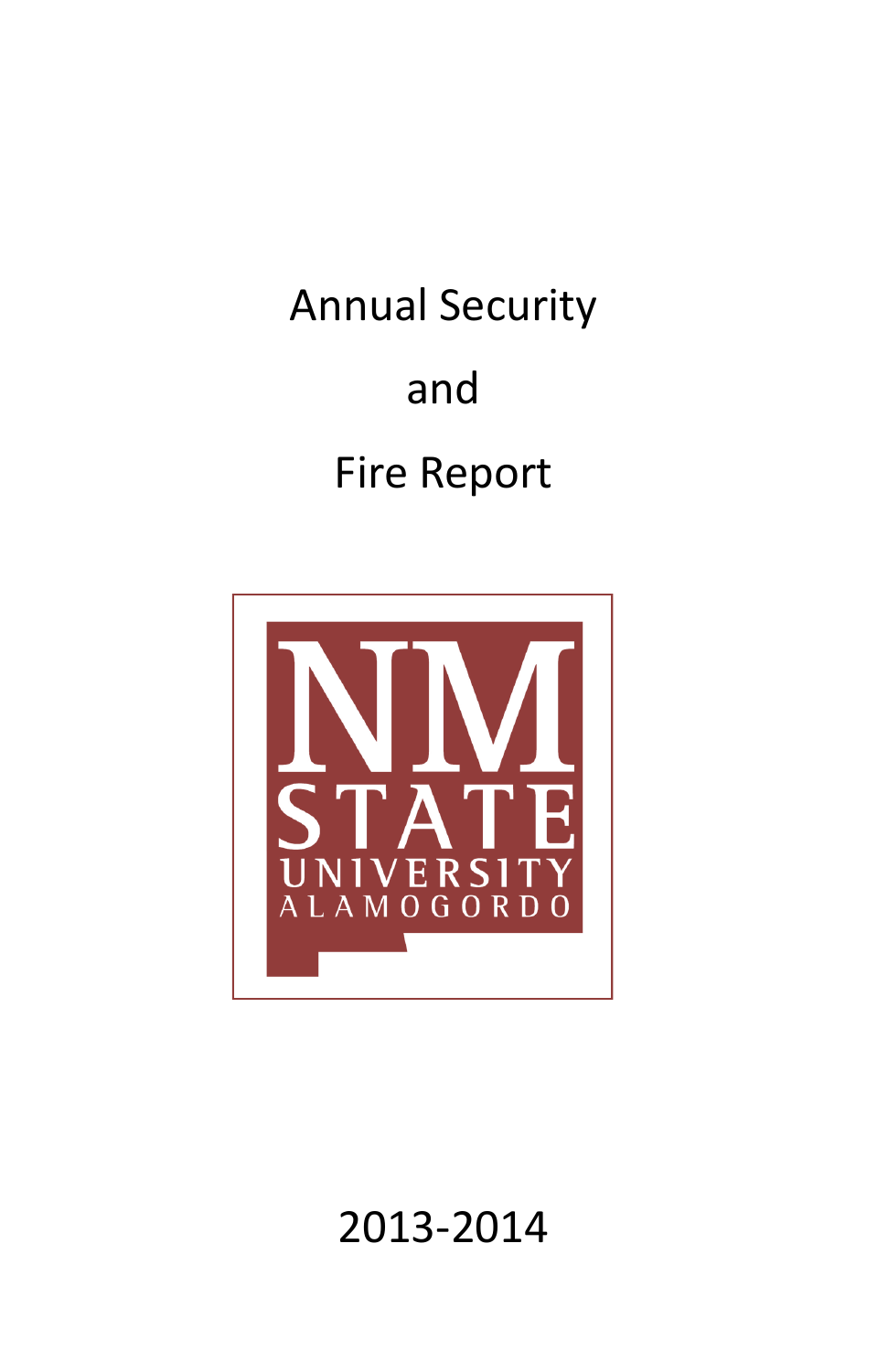#### Dear NMSU-A Community,

The Office of Safety and Security is responsible for ensuring the safety and security of the NMSU-A campus community. This booklet will provide you with information on policies and procedures for reporting crime, crime statistics and other information to assist you in maintaining your safety and security.

In 1998, the federal government passed the *Jeanne Clery Disclosure of Campus Security Policy and Campus Crime Statistics Act*, formerly known as *The Student Right-to-Know and Campus Security Act of 1990*. This law requires colleges and universities receiving federal funding to disclose the reported instances of criminal activity on their campus.

The law specifically requires the reporting of violent crime, burglary and motor vehicle theft as well as a summary of arrests and disciplinary referrals for liquor law, drug abuse, and weapons violations.

Colleges are now required to provide "immediate notification" to students and staff of a confirmed significant emergency on campus, such as an active shooter. President George W. Bush signed this legislation into law in August 2008.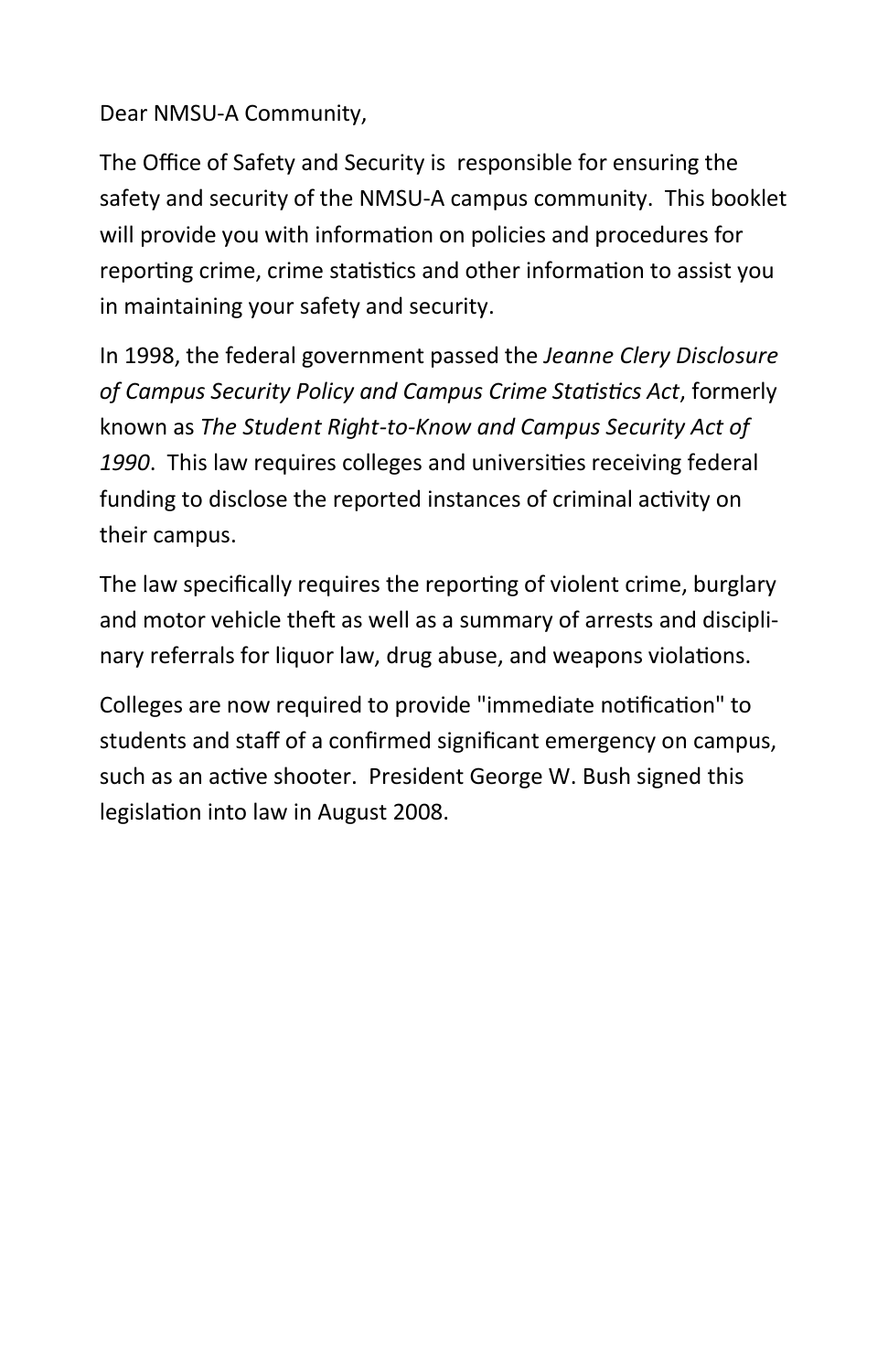The law is an amendment to the Jeanne Clery Act and requires colleges to test and publicize their emergency response and evacuation procedures once a year.

The new warning provision was developed by the families of the Virginia Tech shooting victims and campus police under the "umbrella" of Security On Campus, Inc., (SOC) a national non-profit organization. The organization was founded in 1987 by the parents of Jeanne Clery after she was raped and murdered in her on-campus residence hall. SOC continues to be the leading voice for the improvement of campus safety.

NMSU-A instituted Everbridge, a mass notification emergency text message system. All employees and students with a Banner ID are automatically signed into this system. Students or anyone with a NMSU Banner ID can add parent's contact information so they can receive emergency alerts.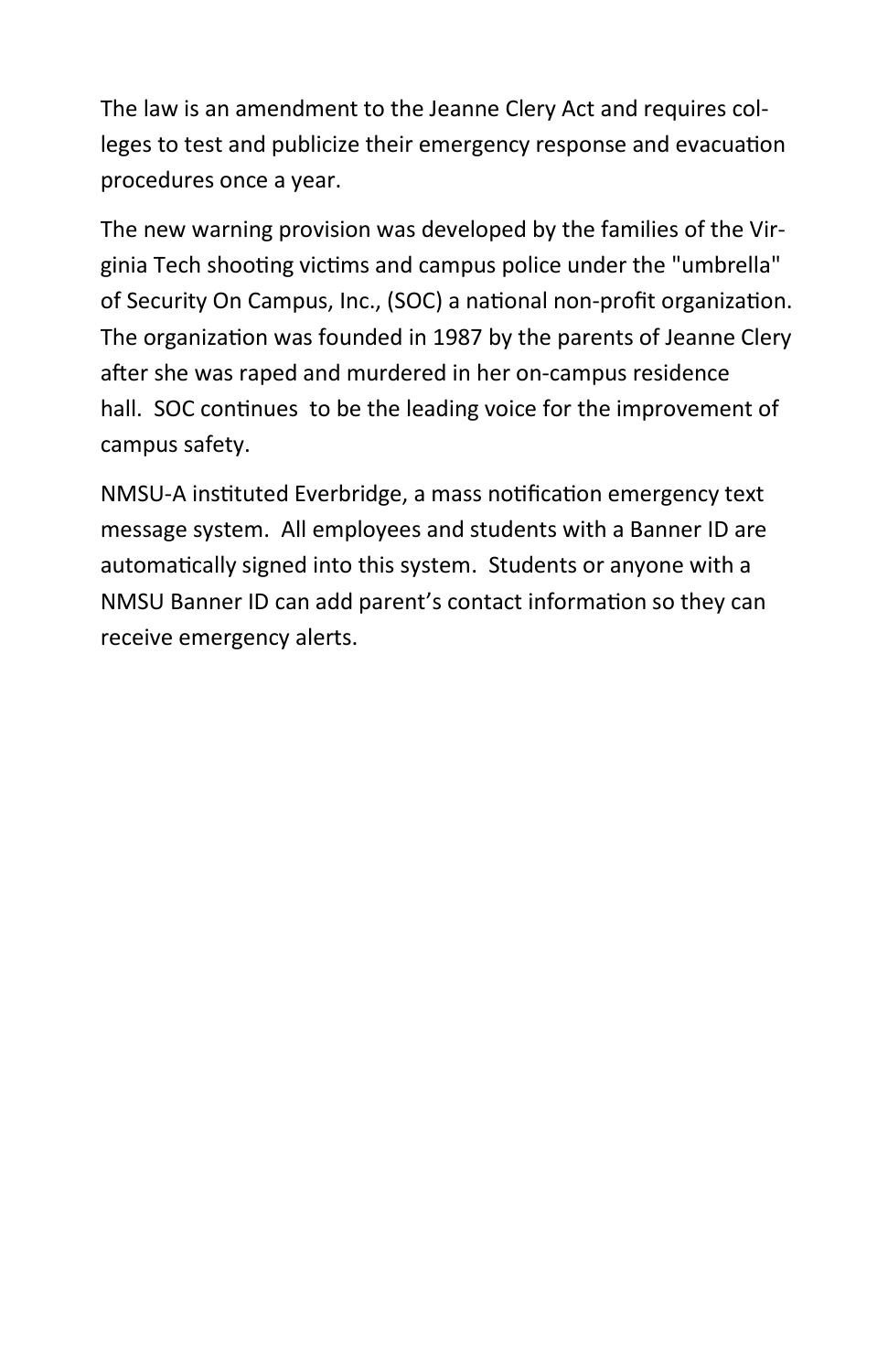New Mexico State University Alamogordo (NMSU-A) recently celebrated its 55th anniversary. The campus is located at 2400 North Scenic Drive, and is situated at the base of the Sacramento Mountains on 581 acres. The campus consists of twelve campus buildings and nine parking lots.

The students at NMSU-A are considered its most valuable asset and we are committed to protecting their health and welfare. NMSU-A has maintained an excellent safety record. However, maintaining a safe campus is everyone's responsibility. Through active participation of all university members, campus resources and community partners, we have been successful with campus safety.

The following information has been prepared to increase your awareness of the current programs that exist to assist you with your safety. Portions of the information are provided in compliance with the federal law, specifically the Clery Act. NMSU-A does everything it can to keep you safe. However, it is also the responsibility of every student, faculty and staff to protect themselves and their possessions.

### **SECURITY DEPARTMENT**

The Security Office is under the Office of Facilities Management. The Security Office is responsible for patrolling the campus, assisting students, faculty and staff with safety issues and monitoring building security. Campus Security has the authority to ask persons for identification and to determine whether individuals have lawful business at NMSU-A. Campus Security does not have the authority to make arrests.

### **RELATIONSHIP WITH LAW ENFORCEMENT**

NMSU-A also contracts with the Alamogordo Department of Public Safety (ADPS) to have a Police Officer stationed on campus during the evening hours. ADPS handles all investigations of criminal incidents.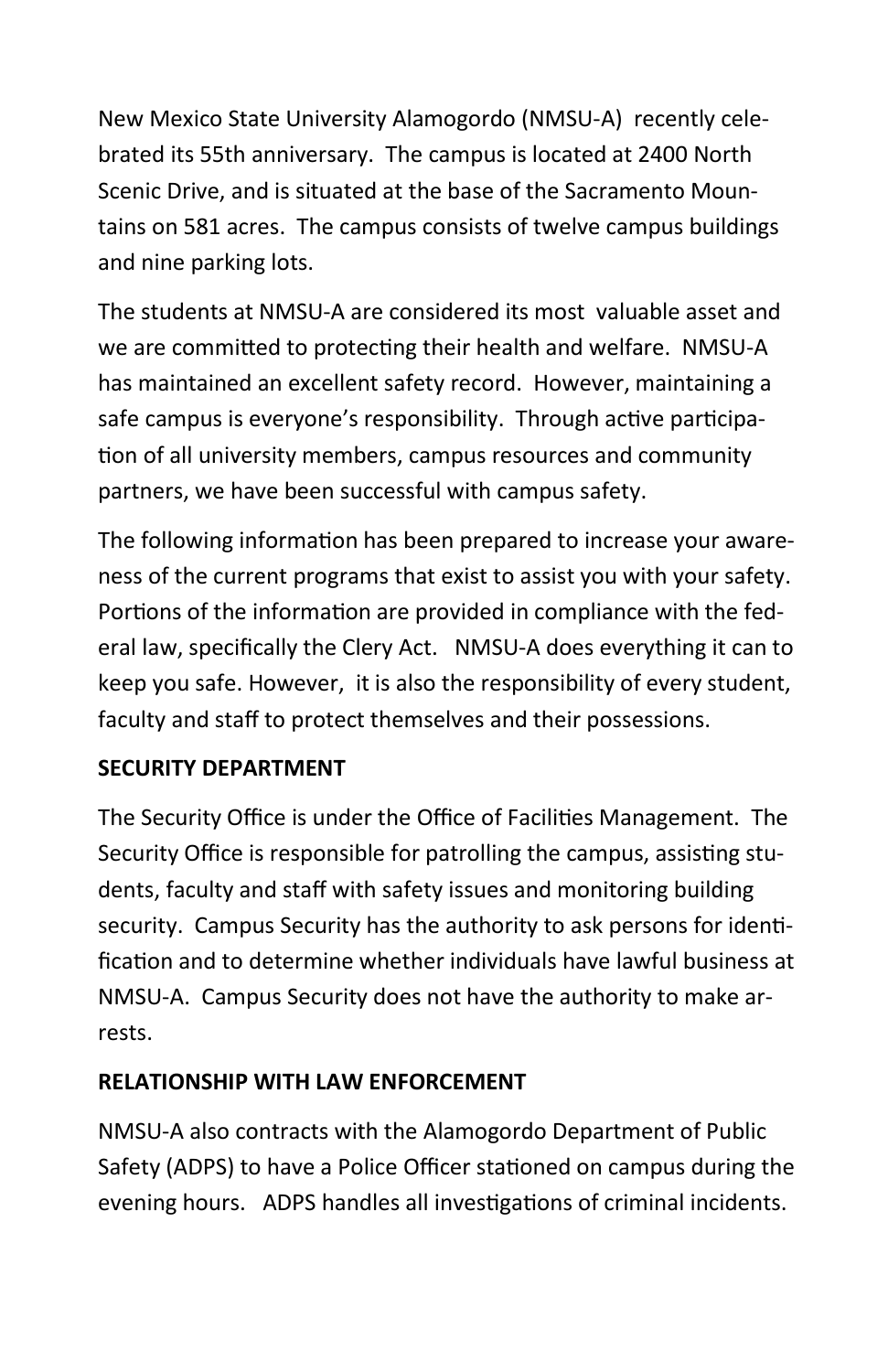NMSU-A maintains a close working relationship with the ADPS and the State Police. The campus relies on the telephone or two-way radios to contact ADPS for criminal, fire or medical needs. NMSU-A has a written Memorandum of Understanding (MOU) with ADPS. We do not have a written MOU between NMSU-A and the State

Police.

## **REPORTING PROCEDURE**

## **Non-emergency**

NMSU-A Security can be reached by dialing 439-3634. Students, faculty, staff or community members are encouraged to report all accidents, injury, classroom discipline, confrontation, and other nonemergency crimes and public-safety related incidents to the

Security Office in a timely manner.

## **Emergency**

For emergencies dial 8-911. Then, contact NMSU-A Security at 439- 3634.

### **Incident/Accident Report**

All incidents or accidents whether emergency, non-emergency, or criminal must be followed up with an Incident/Accident Report. Forms can be picked up from the Security Office located in the Facilities Building, 439-3634.

NMSU-A strongly encourages accurate and prompt reporting of all crimes to the Security Office. In response to a call, Security will take the required action, either by dispatching a Security Officer to the scene or by contacting the ADPS. The Security Officer will request that the caller fill out an Incident Report. All Incident Reports are forwarded to the President, the Vice President for Academic Affairs, the Vice President for Student Success, and the Facilities Director. Depending on the type of incident (academic or behavioral) the report is referred for potential action. ADPS will be notified if it is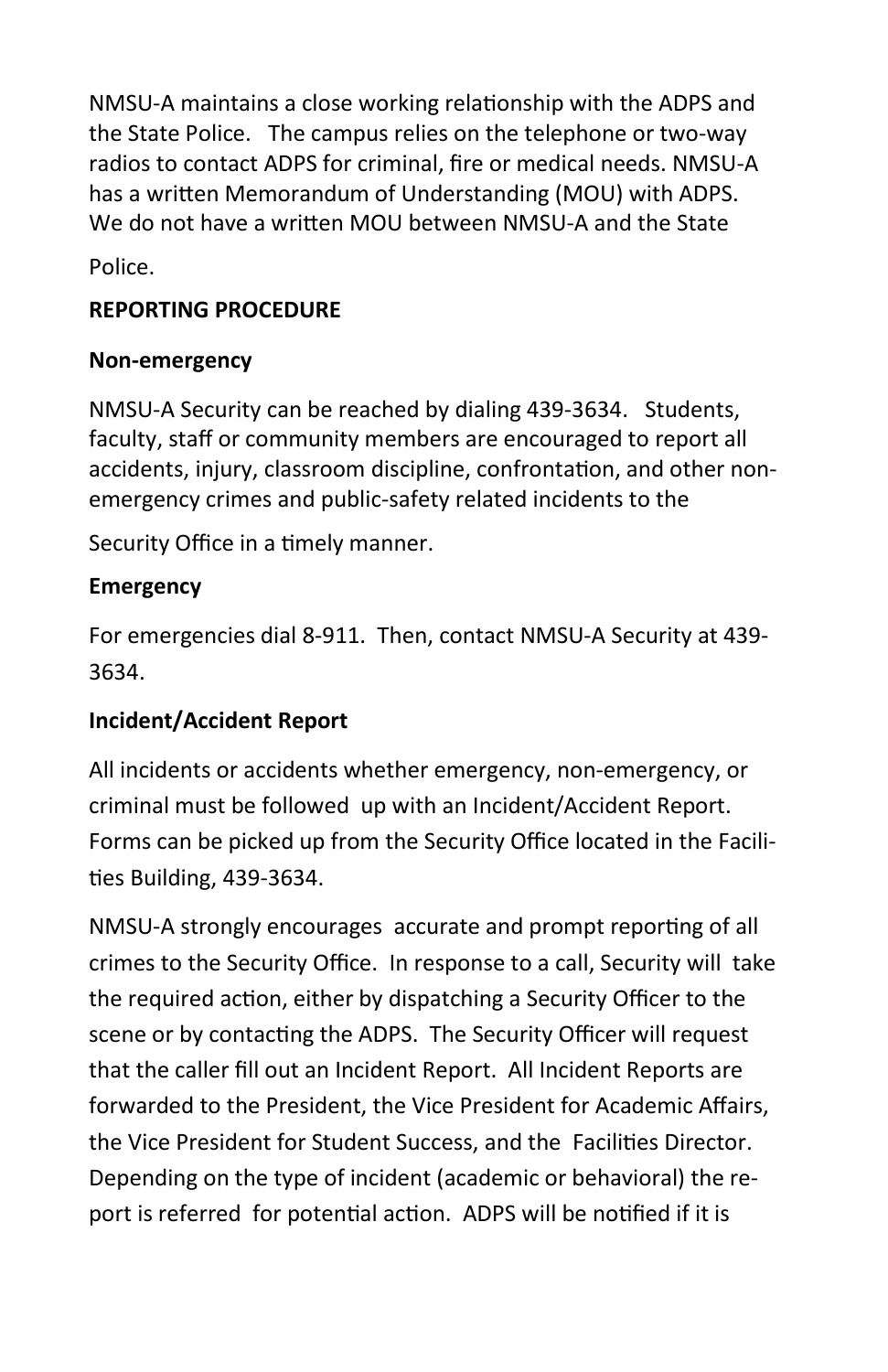deemed necessary.

**Safetynmsua@nmsu.edu** is available for reporting safety and/or security related issues and concerns. The "Safety" e-mail account is monitored by the Security Coordinator and the Facilities Director. This is NOT an anonymous reporting system, but if requested, the reporter's name will be kept confidential. All incidents that are

reported, no matter the method, and that fall into one of the required reporting classifications will be disclosed as a statistic in the Annual Safety and Fire Report published by the Office of Facilities Management (OFM).

#### **The Clery Compliance Team and the roles that they will take on in the event of a crisis are as follows:**

**President** will communicate with Media and direct Switchboard

Operator on appropriate information to give out to public. Security desk phone will be transferred to switchboard.

**Vice President for Academic Affairs** will communicate with the campus Division Heads and their faculty.

**Vice President for Business and Finance** will communicate with his personnel, the Bookstore personnel, and the Pizza Patio on the Hill personnel.

**Vice President for Student Success** will communicate with all Area or Department Directors.

**Facilities Director** will write and send out notifications and communicate with Security Coordinator.

**Security Coordinator** will communicate with DPS and direct Security and PPD staff on needed assistance (utility turn-offs, barricades, building sweeps, etc.).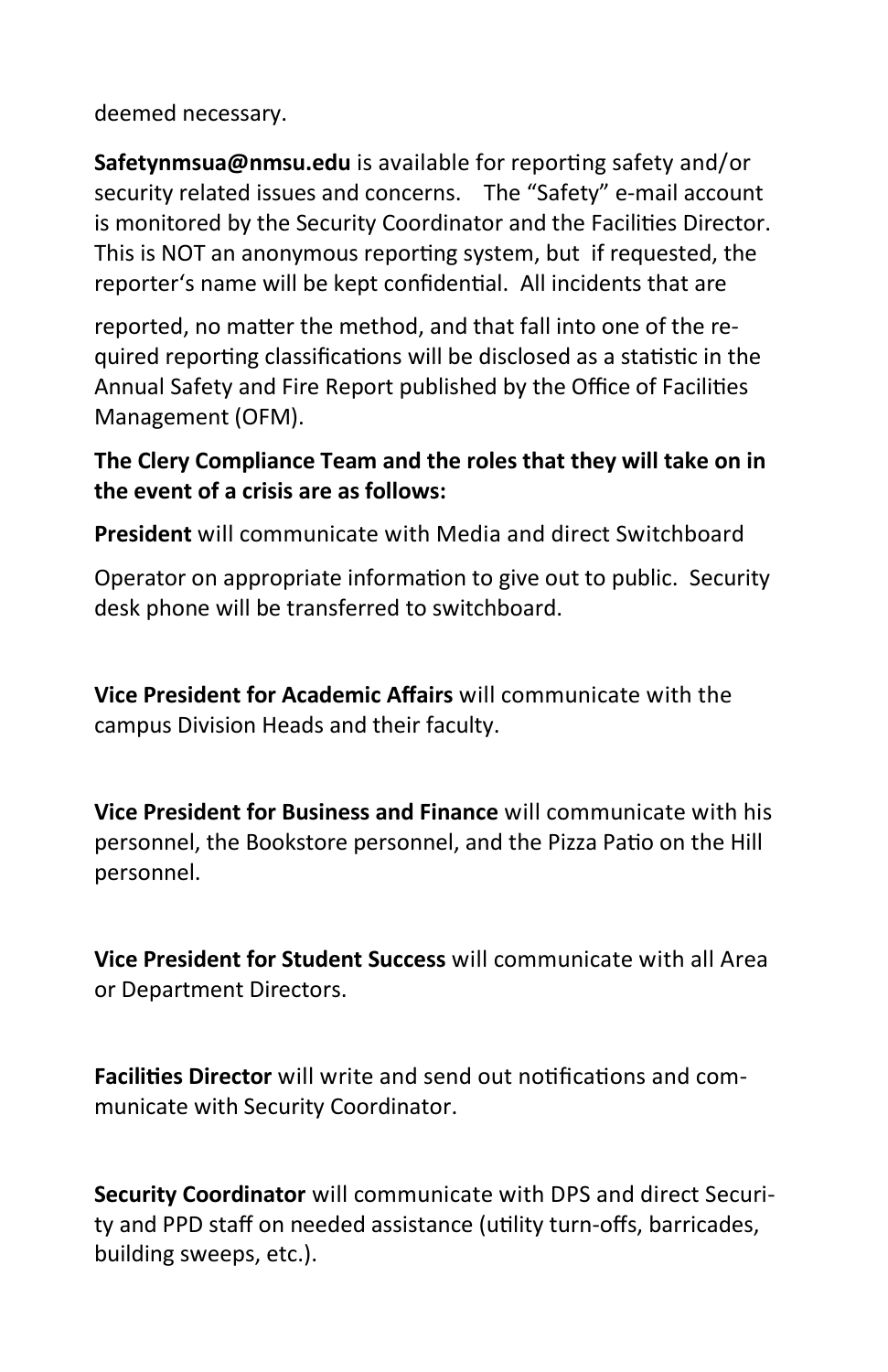**Executive Assistant to the President** will be the backup for the vice Presidents and/or the President.

**Public Information Officer** will be the backup for the President and/or the Vice Presidents.

Facilities Director will be backup for the Security Coordinator.

The President or any of the Vice Presidents will be backup for the Facilities Director in the event of absence or if the Facilities Director is acting as backup for the Security Coordinator.

## **Campus Security Authorities (CSA)**

A CSA is an official of an institution who has significant responsibility for the student and campus activities, including, but not limited to student discipline and campus judicial proceedings.

The primary responsibility of all CSAs is to report allegations made in good faith to the Security Coordinator or the Facilities Director.

The Timely Warnings and Immediate Notifications are generally written by the Facilities Director or a designee, and they are approved by the NMSU-A President or a member of the Clery Compliance Team.

Updates to the NMSU-A community about any particular case resulting in a Timely Warning Notice or Immediate Notification may be distributed via blast e-mail by the Facilities Director or posted on the NMSU-A web site by the web master.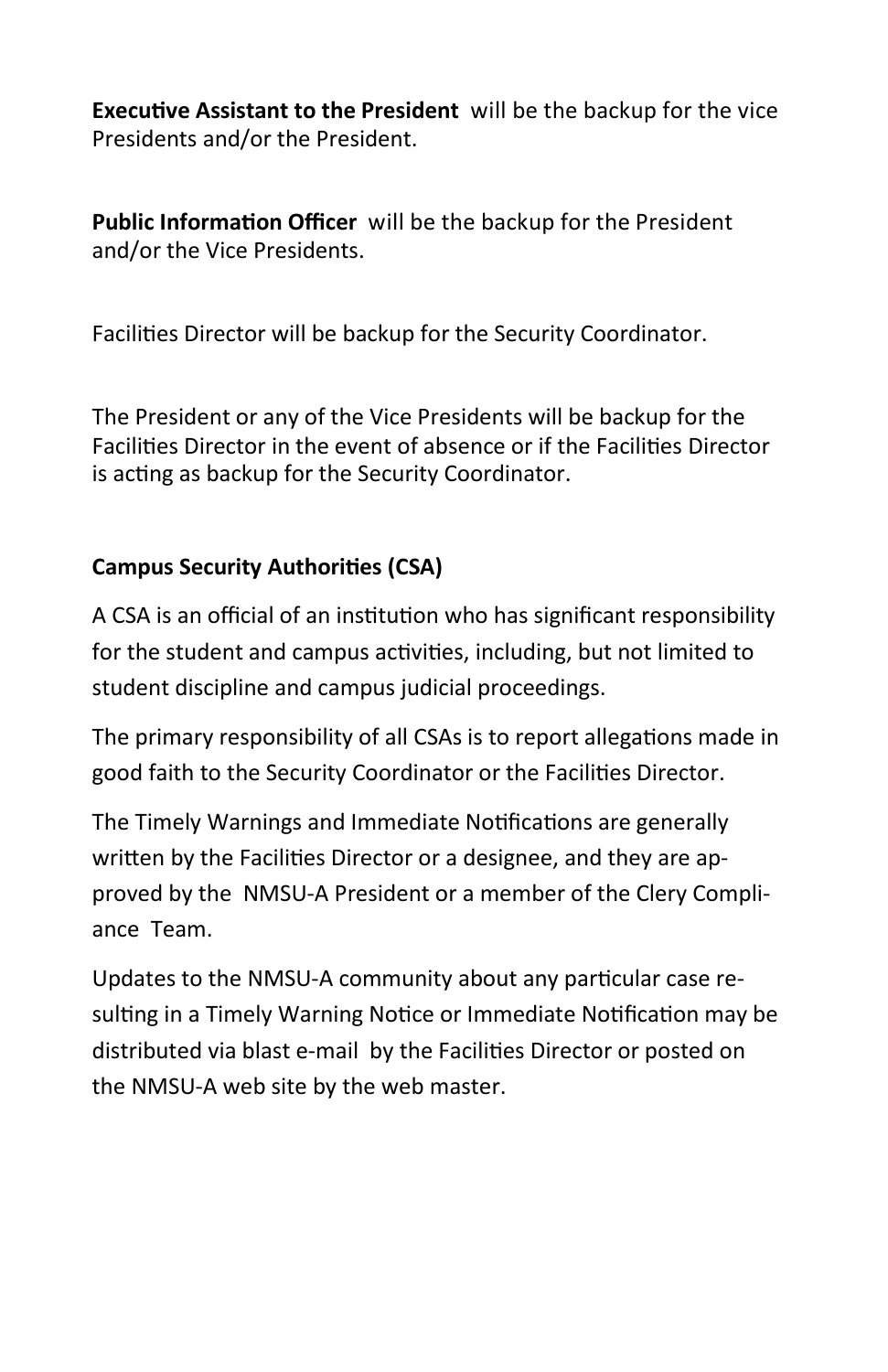#### **EMERGENCY EVACUATION PROCEDURES AND POLICIES**

The Safety and Security Manual includes information detailing the Emergency Action Plan and guidelines for appropriate responses for campus or building evacuation and other campus emergencies. The manual is reviewed and updated annually. The Safety and Security manual is also available on line and can be located at

# **http://nmsua.edu/documents/safety-security-manual-12.pdf**

The NMSU-A Emergency guidebook is located on-line at

# **http://nmsua.edu/staff/emergency-guidebook10/**

When a serious incident occurs that causes an immediate threat to the campus, the first responders to the scene are generally NMSU-A Security personnel, ADPS and/or medical personnel. They typically respond and work together to manage the incident. Depending on the nature of the incident, other local and federal agencies could also be involved in responding to the incident.

### **LOCAL AND FEDERAL AGENCIES**

Alamogordo Department of Public Safety Alamogordo Fire Department HAFB Bomb Squad Border Patrol bomb and drug detection dogs NM Department of Health—Otero County Public Health (MOU) Otero County Sheriff's Department NM State Police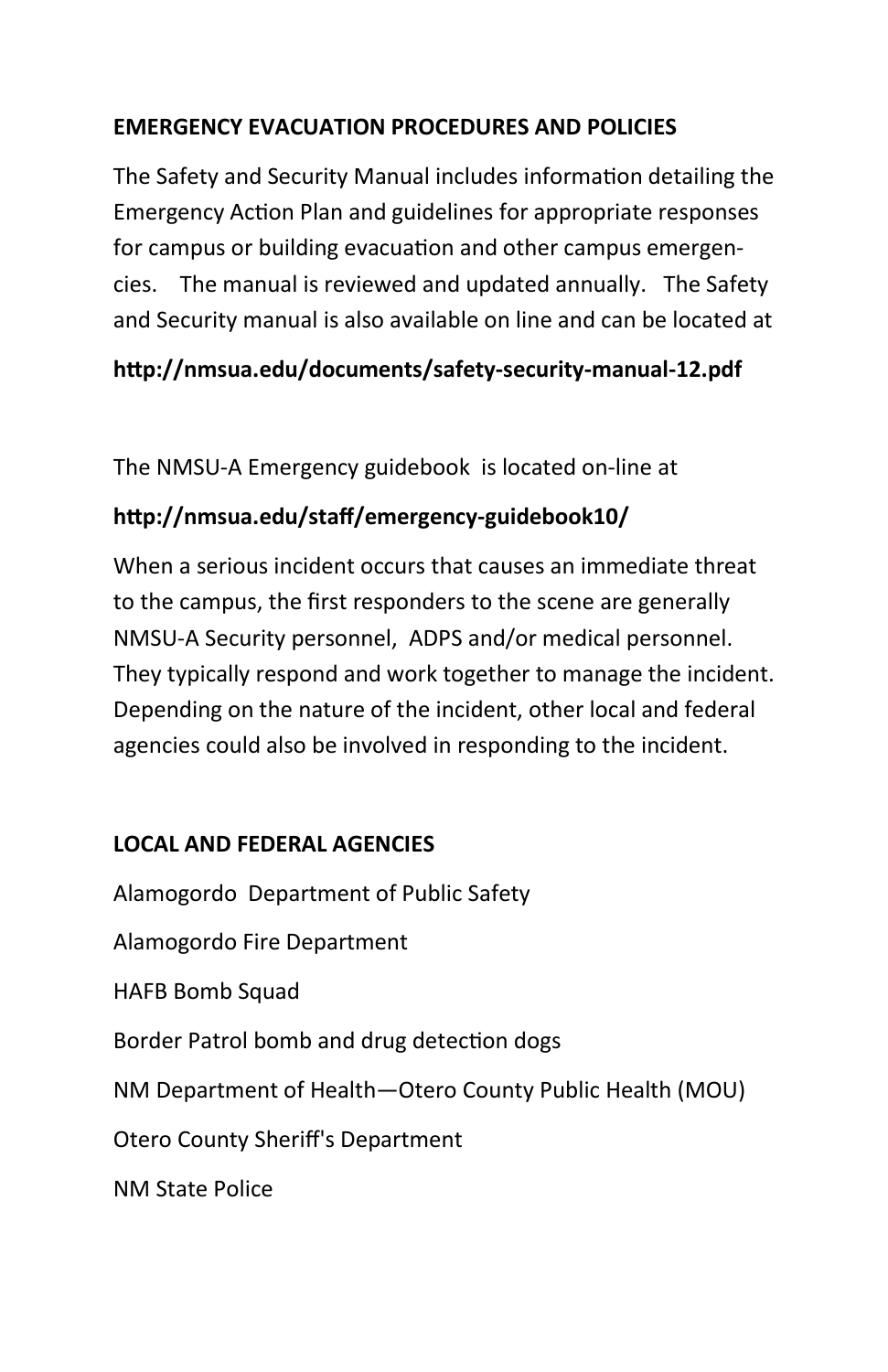In an effort to provide timely notice to the NMSU-A community, and in the event of a serious incident that may pose an on-going threat, a blast e-mail emergency alert is sent out to the NMSU-A community instantly and simultaneously to all registered mobile phones, smart phones, satellite phones, and e-mail addresses. These alerts will be posted on the NMSU-A website as well.

NMSU-A reviews information that is reported to Campus Security by community members, by campus security authorities, and by ADPS to determine if a reported crime poses a serious on-going threat to members of the NMSU-A community.

#### **TIMELY WARNING**

According to the Department of Education: In order to keep the campus community informed about safety and security issues on an on-going basis, an institution must alert the campus community of certain crimes in a manner that is timely and will aid in the prevention of similar crimes.

Crime Alerts are generally distributed for the following Uniform Crime Reporting program (UCR)/National Incident Based

Reporting System (NIBRS) classifications: arson, criminal homicide, and robbery. Incidents of aggravated assault and sexual offenses are considered on a case-by-case basis, depending on the facts of the case and the information known by ADPS.

For example, if an assault occurs between two students who have a disagreement, there may be no on-going threat to the other NMSU-A community members and a Crime Alert would not be issued.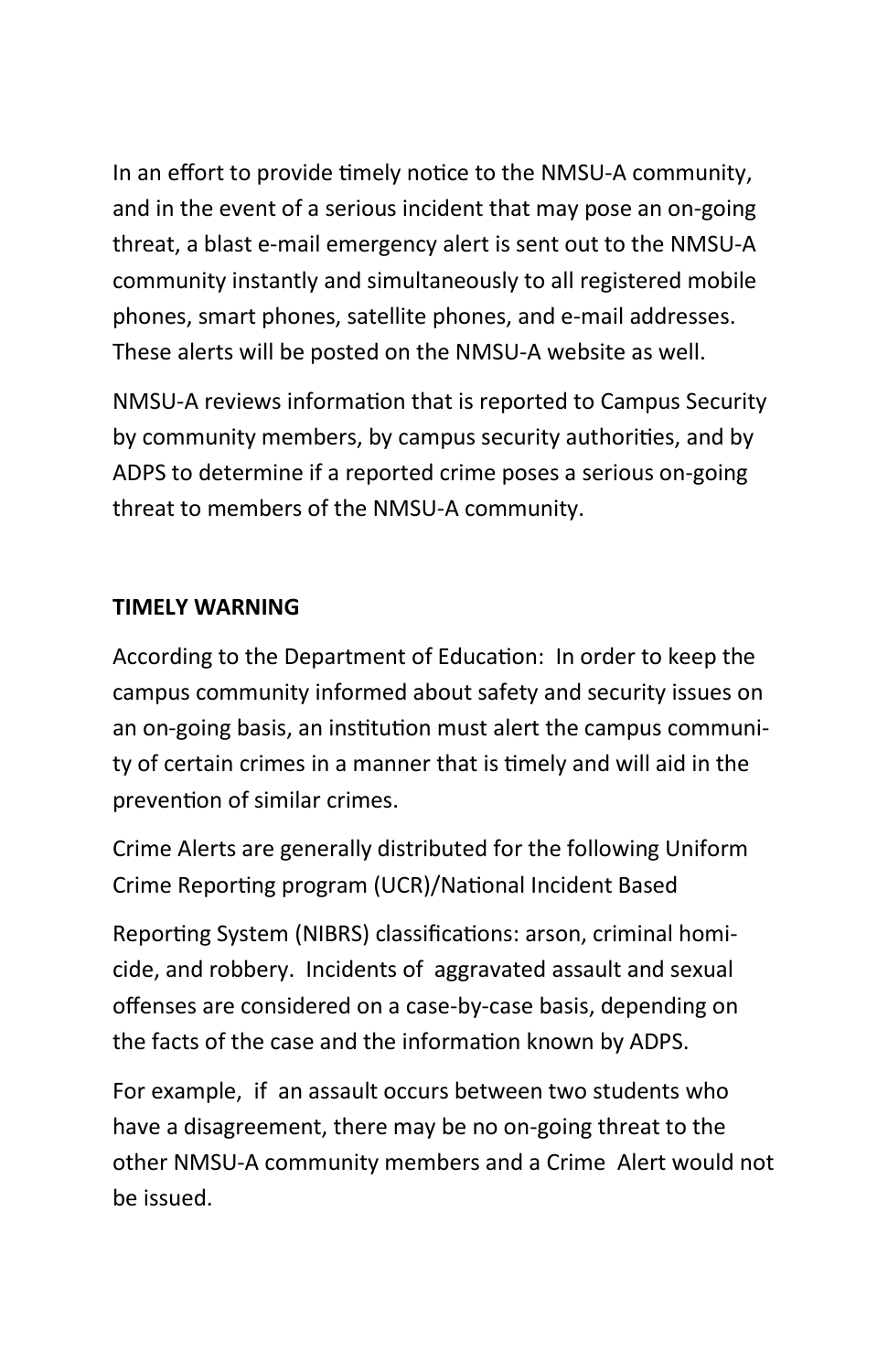#### **NOTIFICATION TO THE NMSU-A COMMUNITY ABOUT AN**

#### **IMMEDIATE THREAT**

The NMSU-A Security Coordinator receives Incident/Accident reports and verbal information from various offices on campus, students, community members and ADPS with regard to crimes, potential crimes, and suspicious situations. If the Security Coordinator or any member of the Clery Compliance Team confirms that there is an emergency or dangerous situation that poses a threat to the health and safety of the campus community, NMSU-A will use some or all of the systems described below to communicate the threat to the NMSU-A community. NMSU-A will, without delay, and taking into account the safety of the community, determine the content of the notification and initiate the notification system, unless issuing a notification will, in the judgment of the first responders (including, but not limited to NMSU-A Security, ADPS, Otero County Sheriffs Department, NM State Police Department or Emergency Medical Services), compromise the efforts to assist a victim or to contain, respond to, or otherwise mitigate the emergency.

In the event of a serious incident that poses an immediate threat to the members of the NMSU-A community, the university has various systems in place for communicating information quickly. Some or all of these methods of communication may be activated. These methods of communication include network e-mails, emergency text messages sent to all Everbridge users' cell or desk phones, building fire alarm systems, and face-to-face communication if necessary. . The university will post updates during and after a critical incident on the NMSU-A website (www.nmsua.edu).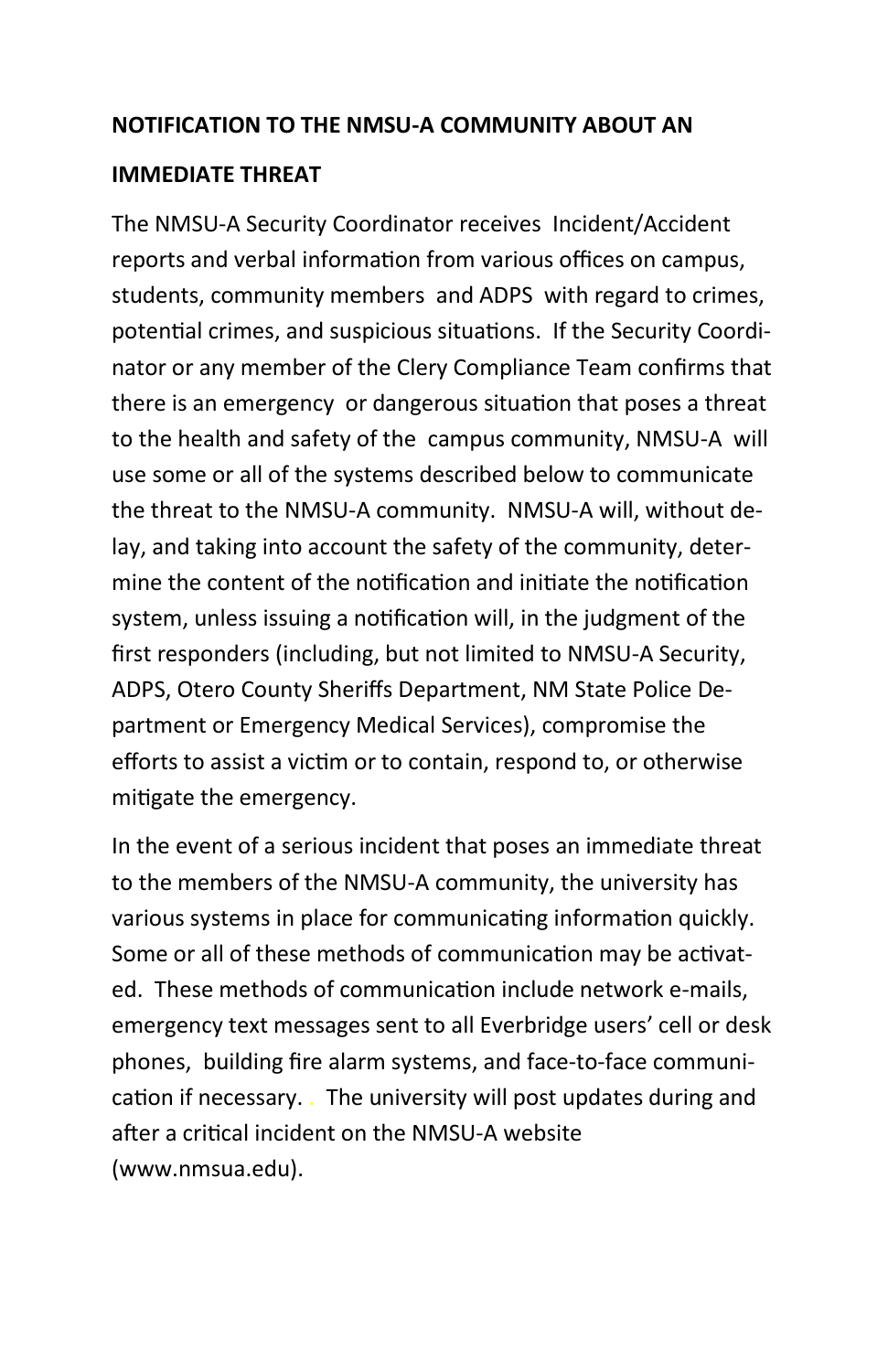The types of incidents that may cause an immediate threat to the community could include but are not limited to emergencies such as an armed intruder on campus, hostage/barricade situation, a riot, suspicious package with confirmation of a device, a tornado, a fire/explosion, suspicious death, structural damage to a university owned building, biological threat (anthrax, etc.), significant flooding, a gas leak, hazardous materials spill, or bomb threat.

NMSU-A community members are required to notify campus security of any situation or incident on campus that involves an emergency or dangerous situation that may involve an immediate or on-going threat to the health and safety of students, faculty or staff. Campus Security will respond to the incident to determine if it poses a threat to the campus community. If the incident does pose a threat, federal law mandates that the university notify the entire campus community.

The campus will post updates during and after critical incidents on the NMSU-A website. The NMSU-A President or the Public Information Officer provides updates to the media.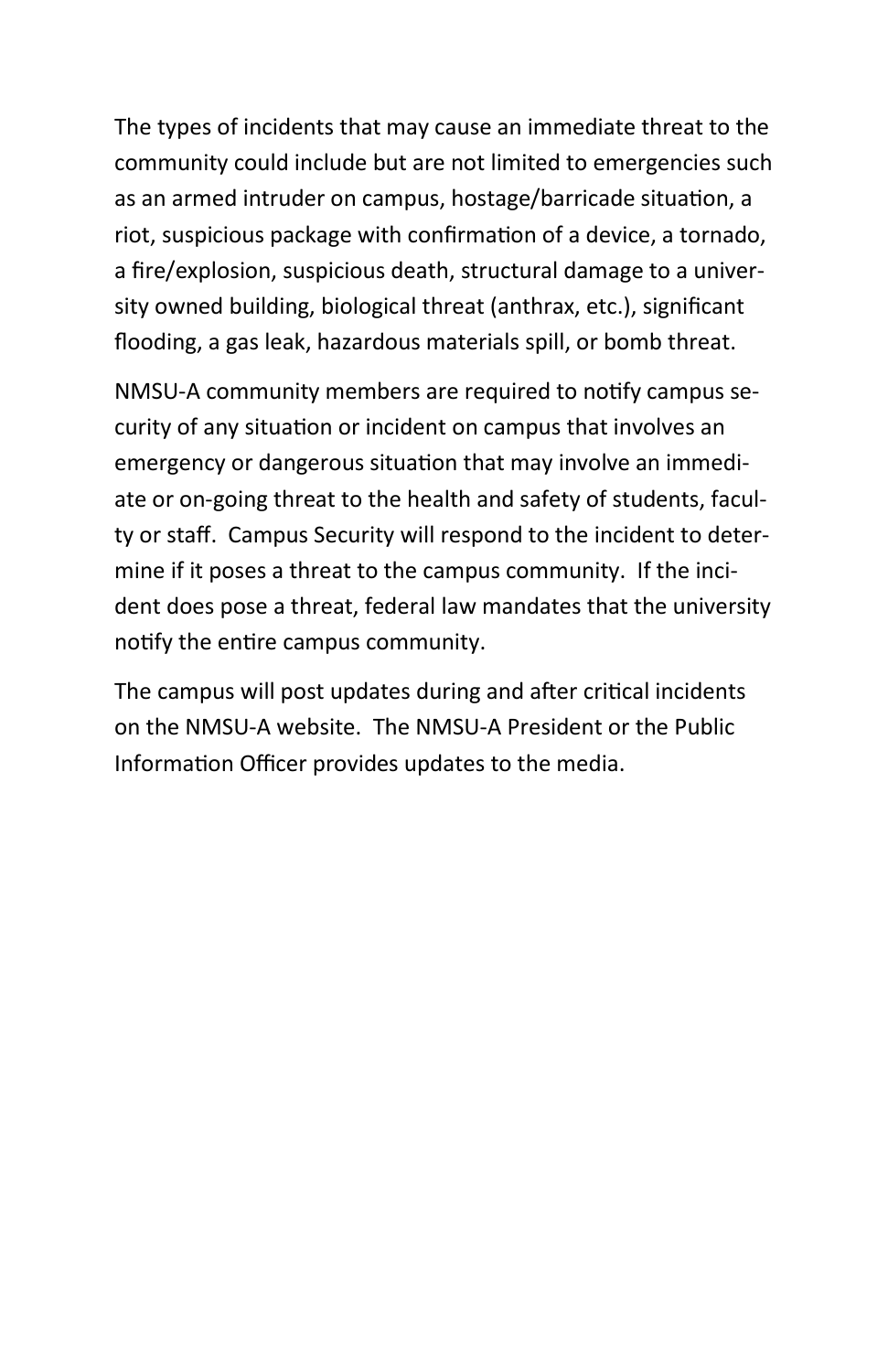### **EMERGENCY RESPONSE AND EVACUATION TESTING PROCEDURES**

Campus Security instigates an unannounced evacuation fire drill each semester in all campus buildings to test the emergency evacuation procedure. The purpose of the evacuation drill is to educate and train the occupants of the buildings and make them aware of the locations of emergency exits. Building occupants also receive instruction on the direction they should travel when exiting the facility, and become aware of fire issues specific to their building. The campus Security Coordinator monitors the evacuation drills to evaluate egress and to time how long it takes to evacuate the building and get all occupants to a safe location. Fire alarms alert the campus community of possible hazards. When a fire alarm sounds, it is mandatory that all occupants evacuate the building. Occupants must use the stairs to evacuate the building. If an individual is caught in the elevator, push the red emergency button. The emergency phones in the Library and Student Services elevators are programmed to ring at the Library circulation desk. The Science Center elevator is programmed to ring at a monitoring station. The monitoring station will contact campus Security or the ADPS.

### **SHELTER-IN PLACE PROCEDURE**

Shelter-in-place means to make a shelter of the building that you are in or get into the building closest to you. Follow the steps below:

- 1. Move to an interior room preferably one without windows.
- 2. Shut and lock all exterior doors and windows.
- 3. Turn off air conditioners, heaters and fans.
- 4. Close ventilation vents.
- 5. Make a list of people in room with you and call it into switchboard (439-3600).
- **6.** Wait for further instruction.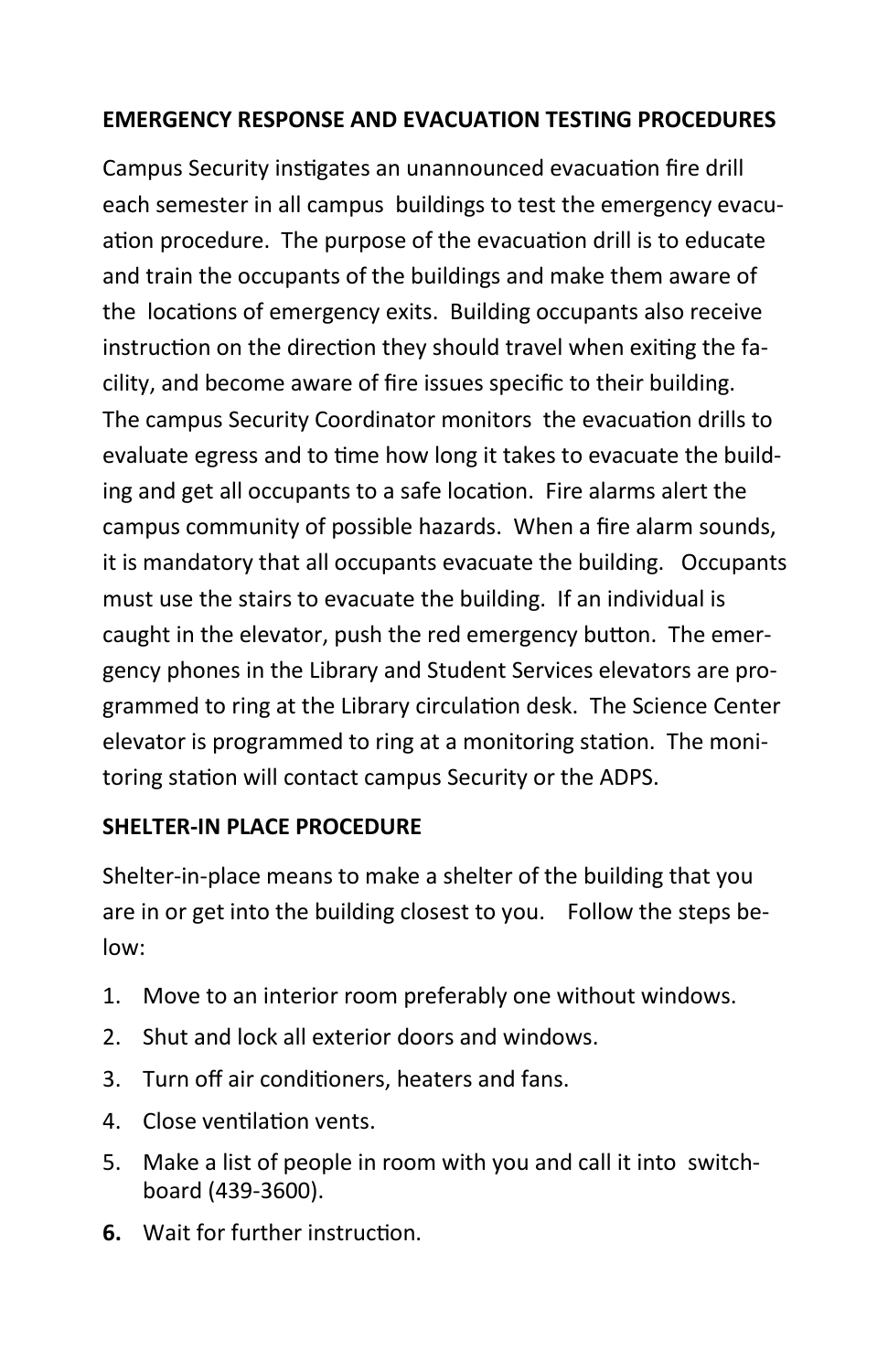# **LOCAL POLICE DEPARTMENT**

NMSU-A contracts with the City of Alamogordo to have a local

Department of Public Safety Police Officer stationed on campus during the Fall and Spring semester, Monday through Thursday, 5:30 pm—10:30 pm. If you are a victim of a crime or are witnessing a crime in progress at NMSU-A, report it immediately to the Alamogordo Department of Public Safety by calling 8-911. For nonemergencies that require police assistance, call 439-4300.

### **ACCESS TO CAMPUS FACILITIES**

NMSU-A is an open campus. However, all campus buildings and grounds are closed to students, staff, faculty and community members from 11:00 pm to 5:00 am. All buildings are alarmed and the appropriate authorities will be notified and respond accordingly if an alarm sounds.

## **MAINTENANCE OF CAMPUS FACILITIES**

The facilities and grounds are maintained to minimize conditions that might pose a danger. All buildings are in compliance with ADA regulations.

Please report all malfunctioning lights and unsafe conditions to the Facilities Department at 439-3600 or via e-mail at problemnmsua@nmsu.edu or safetynmsua@nmsu.edu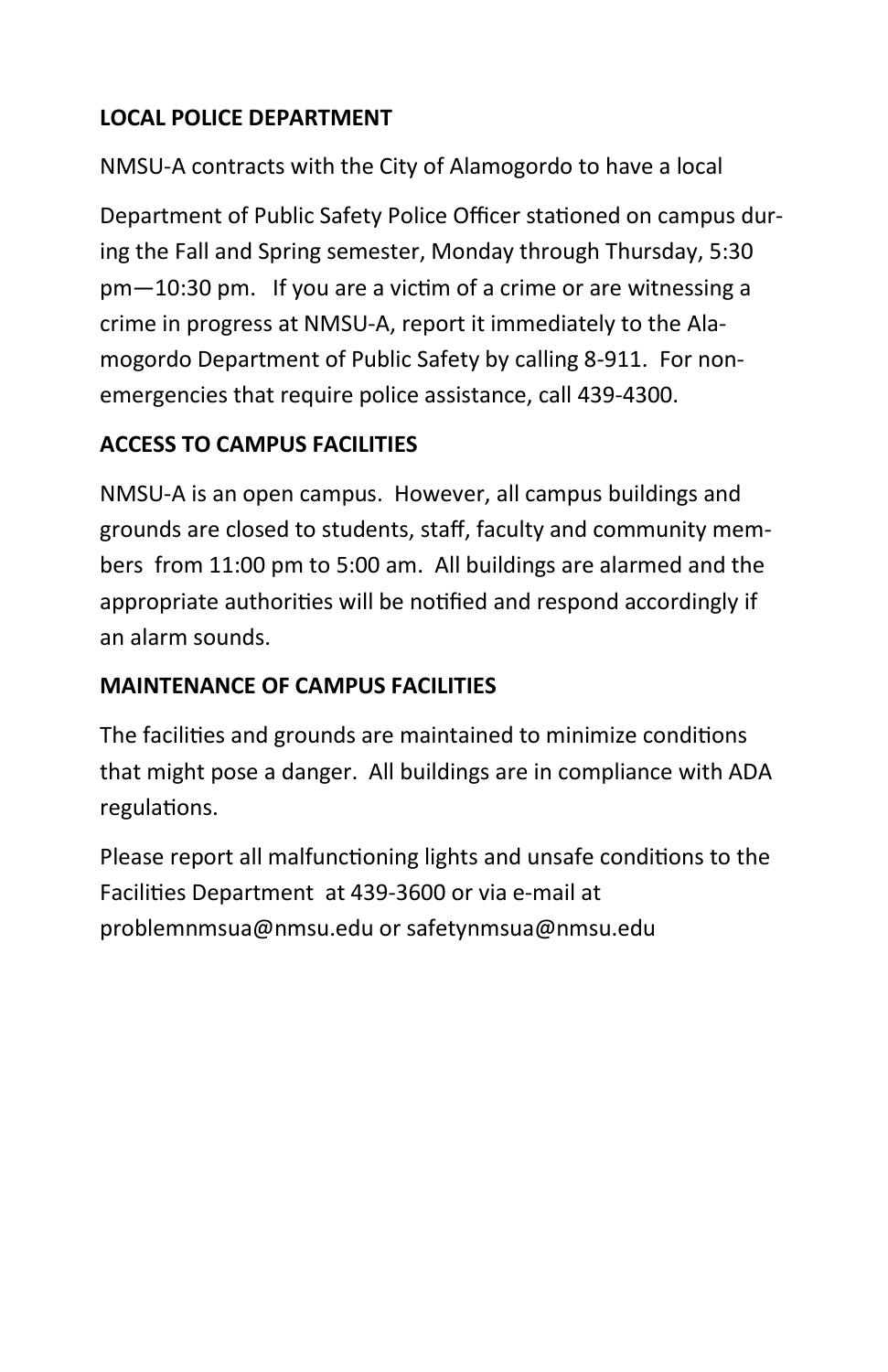## **EDUCATION PROGRAMS**

The NMSU-A campus does not currently offer crime prevention programs. We do, however, encourage faculty and staff to contact the NMSU Las Cruces Police Department (575-646-3311) for information about existing programs offered at the NMSU Las Cruces Campus.

The NMSU Las Cruces Police Department offers the following Safety Programs:

- Personal Self Defense and "Fight Like a Girl"
- Pepper Spray
- Operation Identification
- Traffic Safety Issues
- Rape Awareness and Prevention
- Alcohol and Drug Awareness
- Dealing with Difficult People and Violence in the Workplace
- Emergency Preparedness and Community Emergency Response Team
- First Aid and CPR
- RAD Kids

### **ALCOHOL AND DRUG POLICIES**

NMSU explicitly prohibits the unlawful use, possession, sale, or distribution of alcohol or controlled substances by all students and employees. Any violation of applicable local, state and/or federal law is considered to be a violation of this institution's policies. Staff and/or students will be disciplined if their use of alcohol threatens to create disorder, public disturbances, danger to themselves or others, or property damage. Students who have not yet reached legal age are prohibited from purchasing, using, and/or possessing alcohol.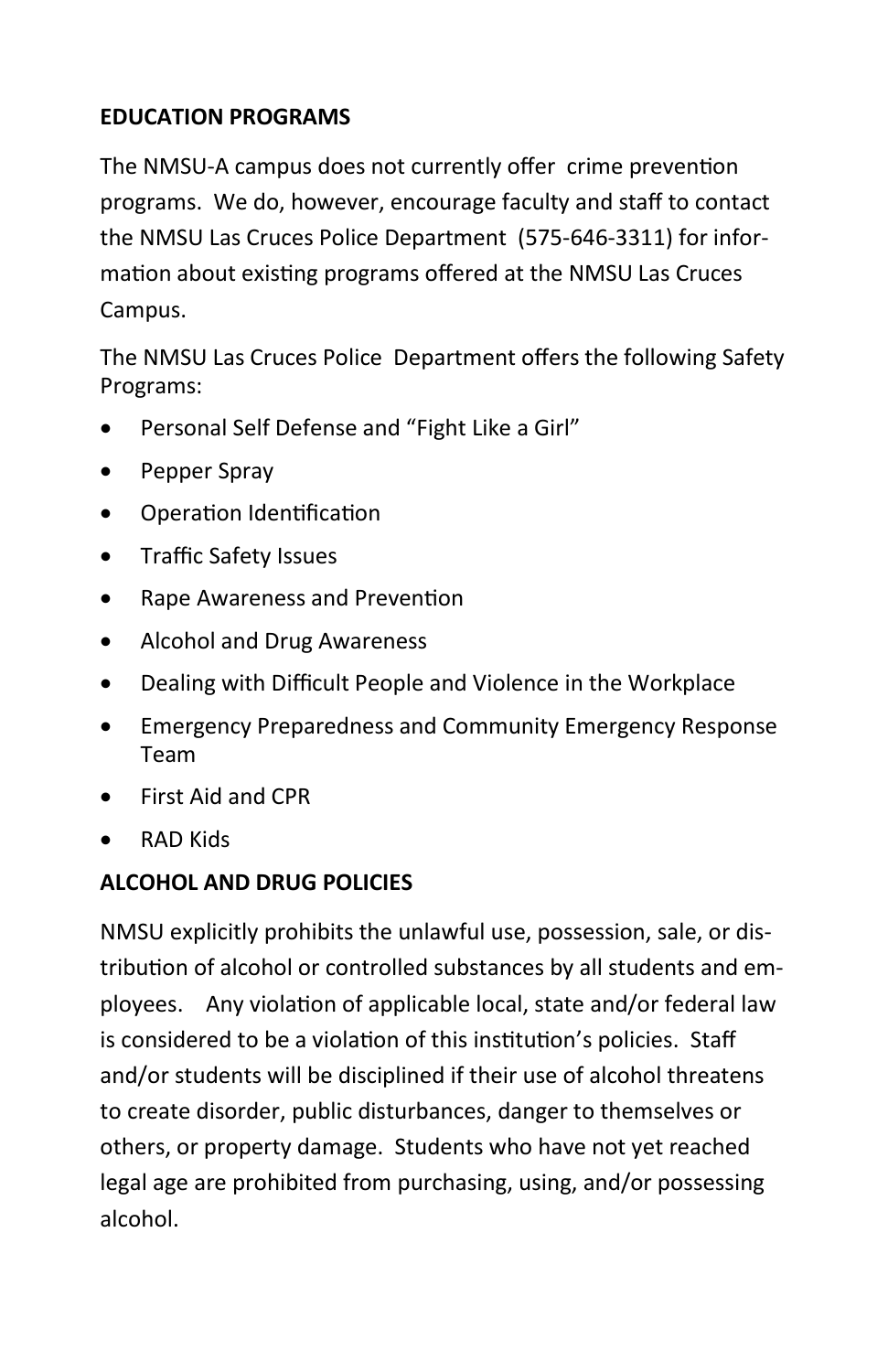#### **Educational Programs for Alcohol and Drug Abuse**

Any student who may have an alcohol or drug problem is encouraged to obtain confidential and voluntary counseling and/or treatment. In Alamogordo there are several resources for help: Otero County Council on Alcohol Abuse and Alcoholism, The Counseling Center, and Alamogordo Mental Health Services. Referral services are also available on campus. Students should contact the Student Services office (439-3716) for information and confidential referral.

#### **CRIME STATISTICS**

The annual crime statistics are a compilation of reports generated from the ADPS, the NM State Police, the Otero County Sheriff's Department , campus CSA's and the Campus Security Office Incident Reports. Crime statistics reported to any of these sources are recorded in the calendar year the crime was reported. All statistics are gathered, compiled, and reported to the campus community via this report entitled "Annual Security and Fire Safety Report" which is published by the Office of Facilities Management (OFM). The Facilities Director and the Security Coordinator submit the annual crime statistics to the Department of Education. The statistical information gathered by the Department of Education is available to the public through the Department of Education website.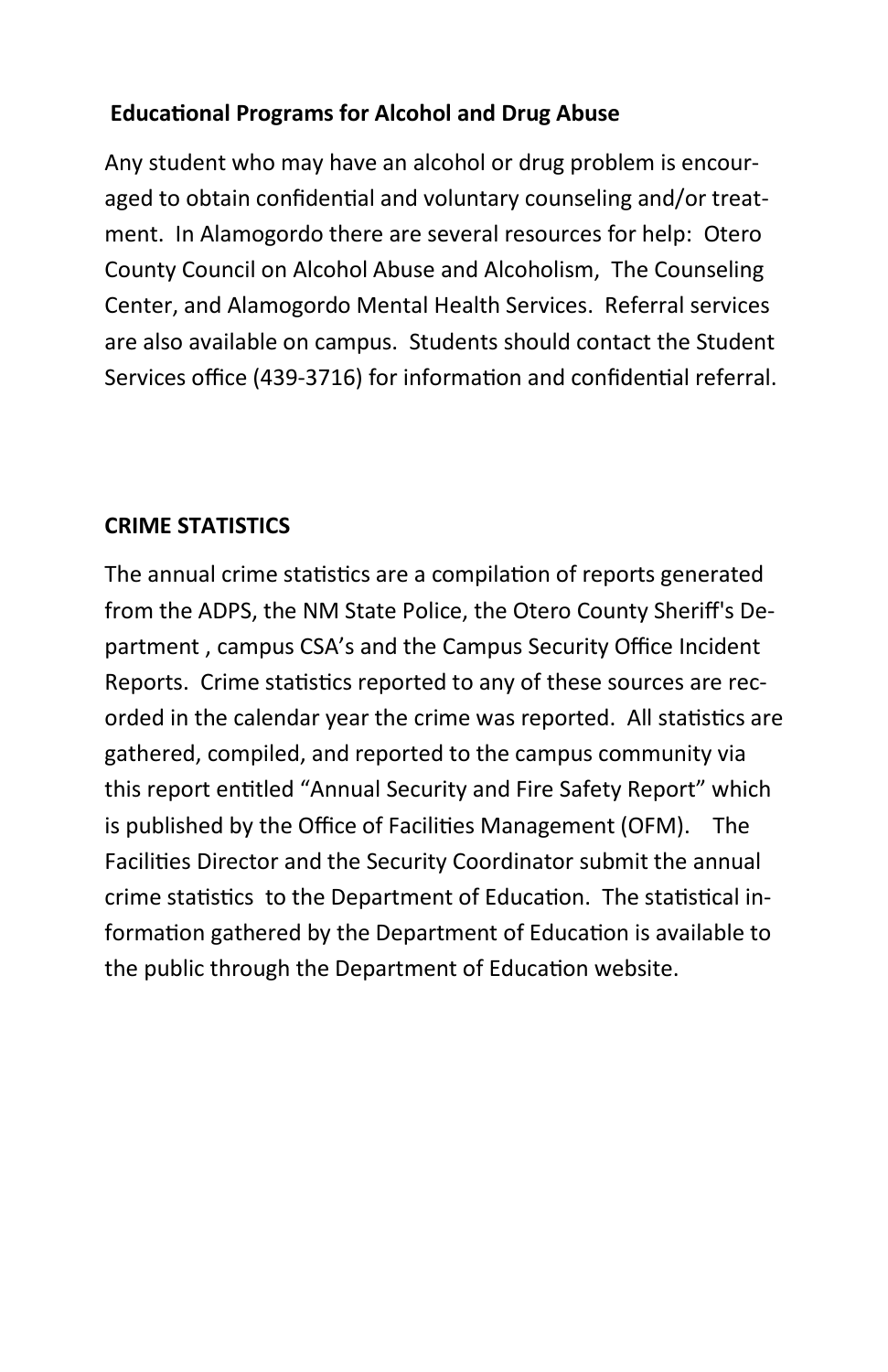#### **NMSU-A CRIME STATISTICS**

| <b>Murder</b>                | 2010 | 2011 | 2012   |  |
|------------------------------|------|------|--------|--|
| On Campus                    | 0    | 0    | 0<br>0 |  |
| Off Campus - Public Property | 0    | 0    |        |  |
| <b>Sexual Assault</b>        |      |      |        |  |
| On Campus                    | 0    | 0    | 0      |  |
| Off Campus - Public Property | 0    | 0    | 0      |  |
| Robbery                      |      |      |        |  |
| On Campus                    | 0    | 0    | 0      |  |
| Off Campus - Public Property | 0    | 0    | 0      |  |
| <b>Aggravated Assault</b>    |      |      |        |  |
| On Campus                    | 0    | 0    | 0      |  |
| Off Campus - Public Property | 0    | 0    | 0      |  |
| <b>Burglary</b>              |      |      |        |  |
| On Campus                    | 2    | 0    | 1      |  |
| Off Campus - Public Property | 0    | 0    | 0      |  |
| <b>Motor Vehicle Theft</b>   |      |      |        |  |
| On Campus                    | 0    | 0    | 0      |  |
| Off Campus - Public Property | 0    | 0    | 0      |  |

**Off Campus Public Property is defined as public property that immediately borders and is accessible from the campus. For example, a sidewalk that borders the campus, the public street along the sidewalk, and the sidewalk on the other side of the street.**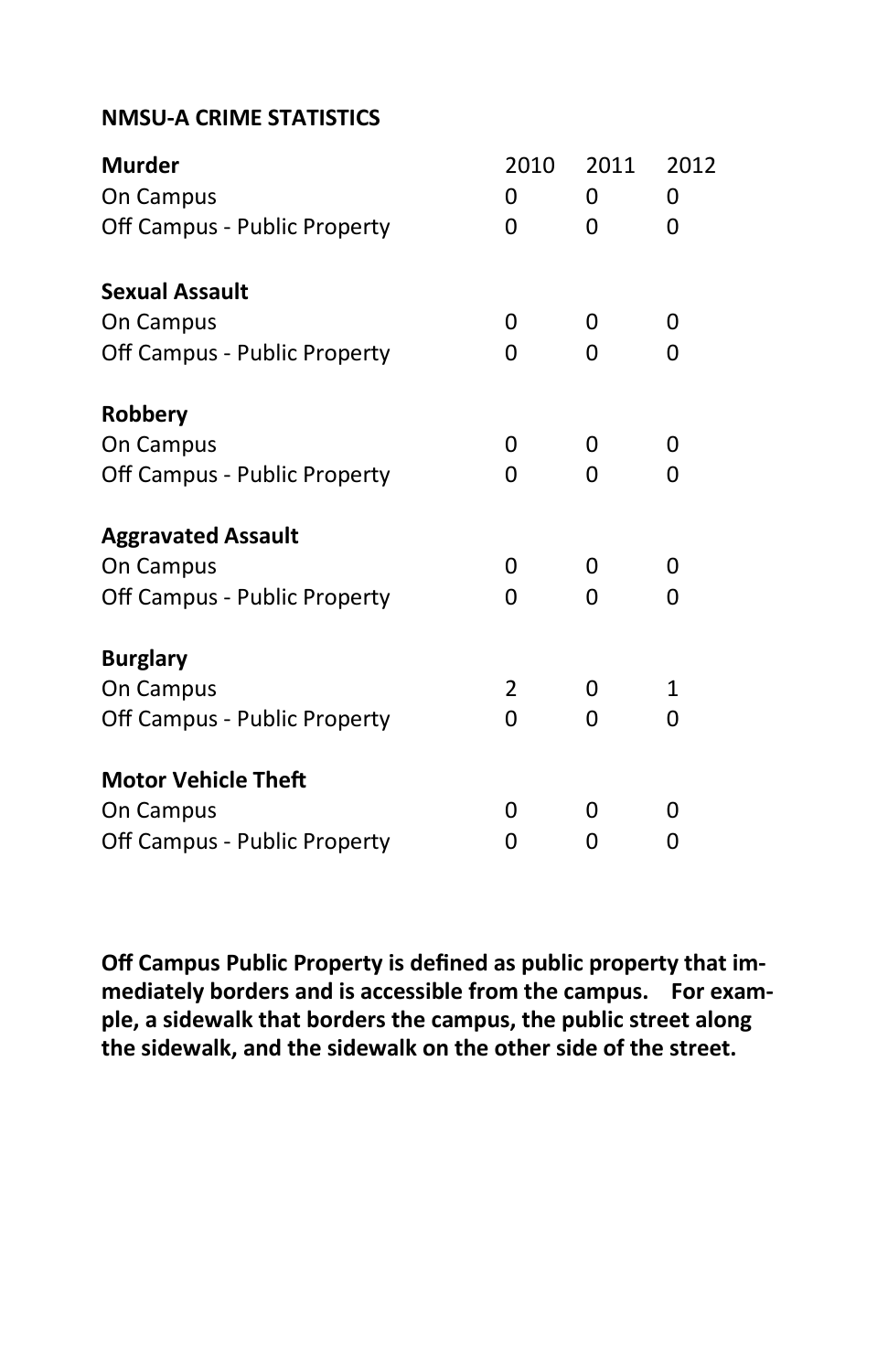Crime Statistics Continued..

|                                      | 2010 | 2011 | 2012 |
|--------------------------------------|------|------|------|
| Arson                                |      |      |      |
| On Campus                            | 0    | 0    | 0    |
| Off Campus - Public Property         | 0    | 0    | 0    |
| <b>Alcohol Violations</b>            |      |      |      |
| On Campus                            | 0    | 0    | 0    |
| Off Campus - Public Property         | 0    | 0    | 0    |
| <b>Campus Disciplinary Referrals</b> | 0    | 0    | 0    |
| <b>Campus Disciplinary Sanctions</b> | 0    | O    | 0    |
|                                      |      |      |      |
|                                      |      |      |      |
| <b>Drug Violations</b>               |      |      |      |
| On Campus                            | 0    | 0    | 0    |
| Off Campus - Public Property         | 0    | 0    | 0    |
| <b>Campus Disciplinary Referrals</b> | 0    | 0    | 0    |
| <b>Campus Disciplinary Sanctions</b> | 0    | 0    | 0    |
| <b>Weapons Violations</b>            |      |      |      |
| On Campus                            | 0    | 0    | 0    |
| Off Campus - Public Property         | 0    | 0    | 0    |
| <b>Campus Disciplinary Referrals</b> | 0    | 0    | 0    |
| <b>Campus Disciplinary Sanctions</b> | 0    | 0    | 0    |
|                                      |      |      |      |

## **Hate Crimes**

There were no reported hate crimes for the years 2010, 2011, or 2012.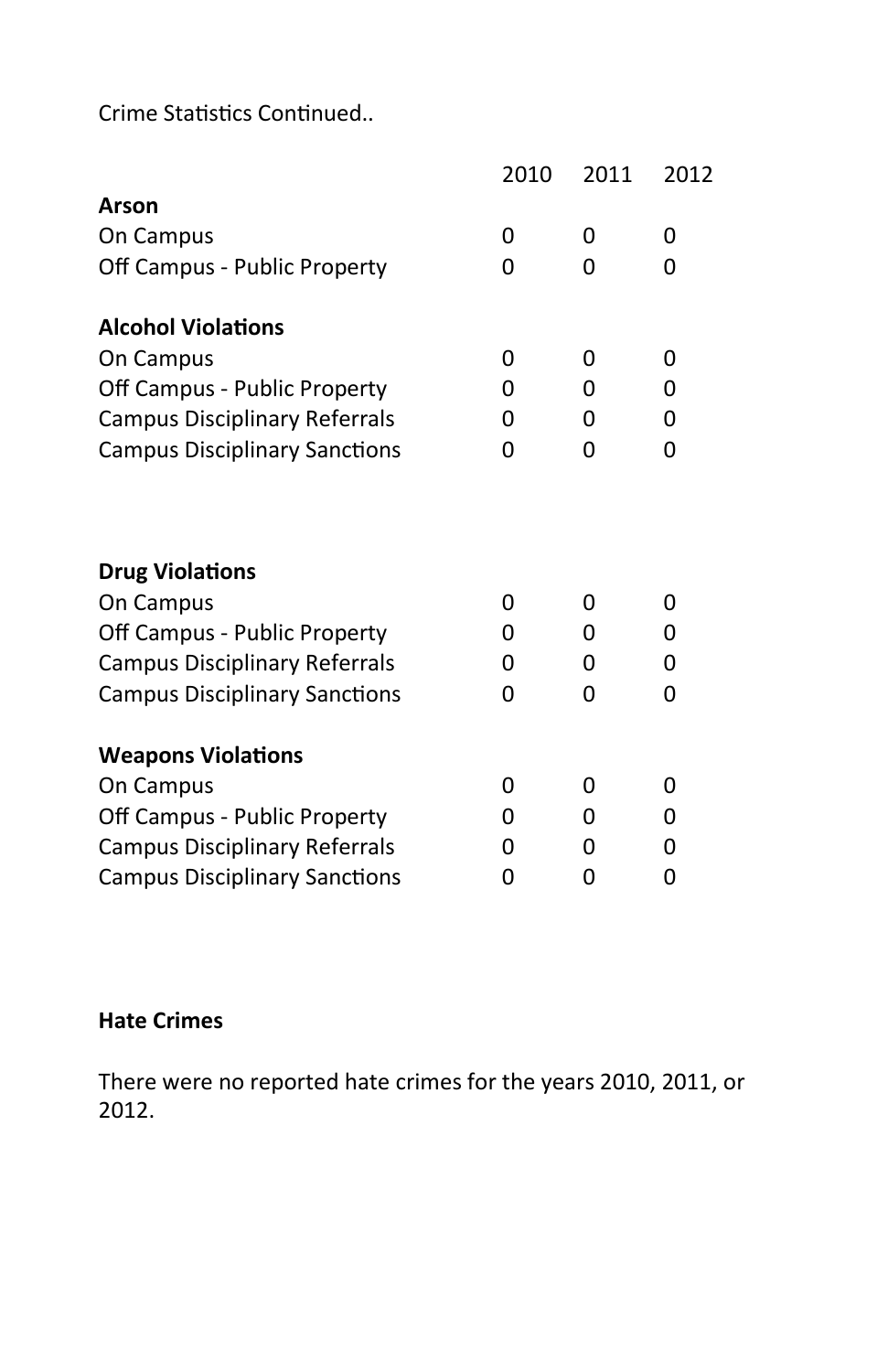#### **ANNUAL FIRE SAFETY REPORT**

#### **Fire Protection Equipment and Systems**

NMSU-A contracts with local experts for the annual inspection and testing of fire evacuation equipment, including automatic fire detection systems, fire extinguishers and fire sprinkler systems. A fire drill is conducted in each building twice per year.

| <b>Bldg</b> | Fire<br>Alarm | Fire<br>Exting- | Partial<br>Sprink-<br>Monitor uisher ler | Full<br>Sprink- Plans<br>ler | Evac         | Fire<br>Drills     | Smoke<br>Detector  |
|-------------|---------------|-----------------|------------------------------------------|------------------------------|--------------|--------------------|--------------------|
| ProTech X   |               | Χ               |                                          |                              | $\mathsf{x}$ | $\pmb{\mathsf{X}}$ | $\pmb{\mathsf{X}}$ |
| Art         | Χ             | X               |                                          |                              | Χ            | Χ                  | Χ                  |
| PPD         | X             | X               |                                          |                              | Χ            | X                  | Χ                  |
| Theater X   |               | X               | Χ                                        |                              | Χ            | Χ                  | Χ                  |
| SC          | Χ             | Χ               |                                          | Χ                            | X            | X                  | Χ                  |
| SS          | Χ             | X               |                                          |                              | Χ            | Χ                  | Χ                  |
| CB          | Χ             | Χ               |                                          |                              | X            | Χ                  | Χ                  |
| Science     | X             | X               |                                          |                              | X            | X                  | X                  |
| Health      | Χ             | Χ               |                                          |                              | X            | X                  | Χ                  |
| Faculty     | Χ             | Χ               |                                          |                              | Χ            | X                  | Χ                  |
| ASC         | Χ             | X               |                                          |                              | Χ            | X                  | X                  |
| Gym         | Χ             | X               |                                          |                              | Χ            | Χ                  | Χ                  |
| ABE         | X             | X               |                                          | Χ                            | Χ            | Χ                  | Χ                  |
| ATC         | X             | X               |                                          | X                            | Χ            | Χ                  | X                  |
| Library     | Χ             | Χ               |                                          |                              | X            | $\pmb{\mathsf{X}}$ | Χ                  |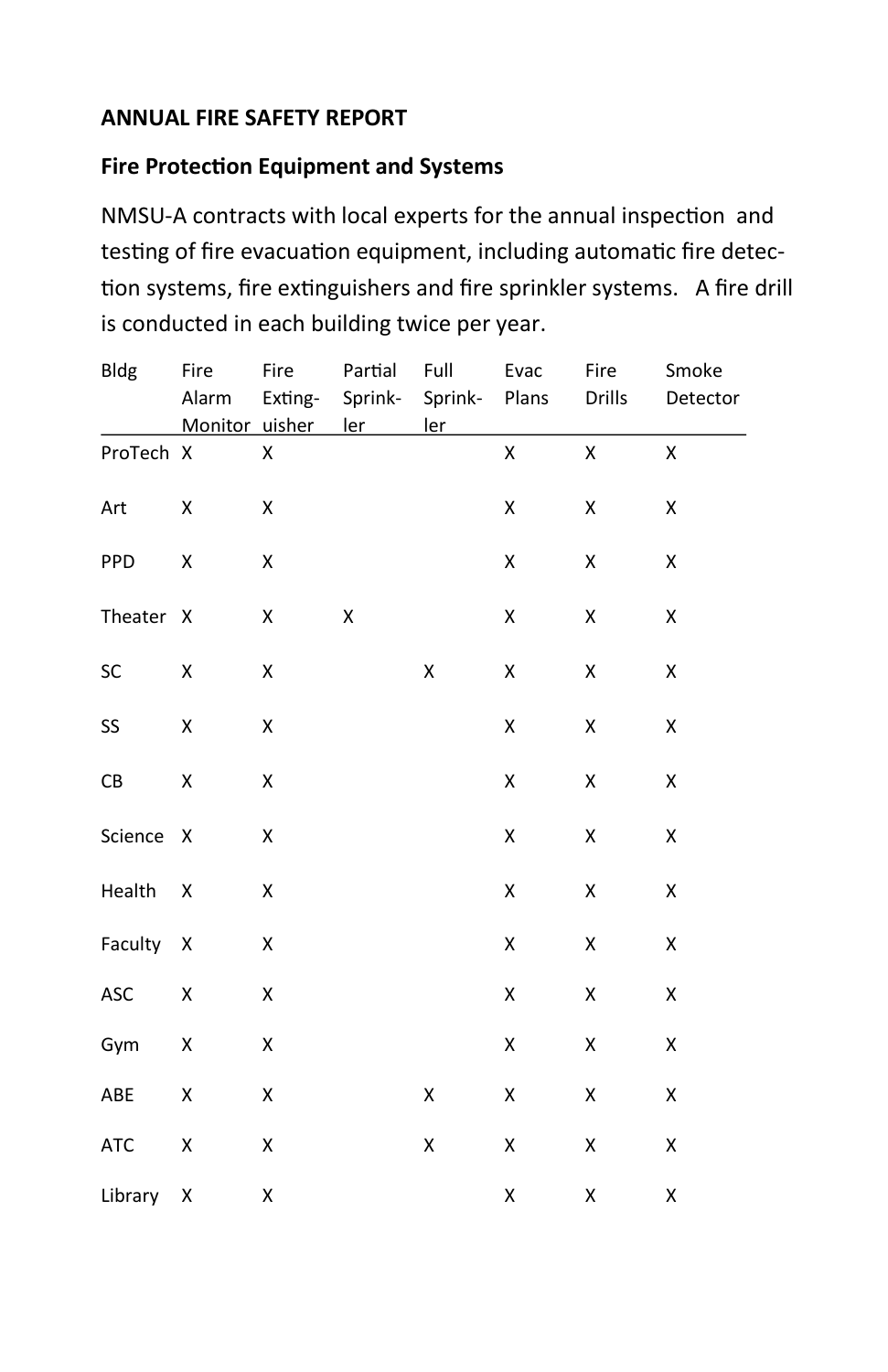NMSU-A is a non-residential campus. NMSU-A has had zero incidences of building fires.

# **PROCEDURES FOR STUDENTS AND EMPLOYEES IN THE EVENT OF A FIRE**

If the fire alarm sounds, remain calm and immediately evacuate the building to the nearest exit.

If you observe smoke or a fire and the alarm is not sounding, leave the building immediately. While doing so, attempt to find the nearest pull stations and activate the fire alarm if possible. Close doors behind you if safe and possible to do so. Do not use elevators. Call ADPS at 8-911 to report fire.

If the fire is small, use fire extinguisher to put it out.

#### **MISSING STUDENT**

NMSU-A does not have any policies that addresses missing students since we are a non-residential campus.

### **SEXUAL MISCONDUCT POLICY**

NMSU-A will not tolerate sexual misconduct of any kind as defined herein:

Forced Sexual Contact - Any harmful, insulting or non-consensual verbal or physical contact of a sexual nature with another person (including touching, fondling, exposure, disrobing, etc.) that is accomplished toward another without his/her consent including any such act accomplished by means of actual or implied force, threat, coercion, or helplessness. Forcing or intimidating a person to touch another's intimate parts shall also constitute sexual contact. Forced Sexual Penetration – Intercourse (vaginal penetration); sodomy (anal penetration); oral copulation (oral-genital contact); or penetration with any object (including a finger), by the use of force, threats, coercion, or by taking advantage of a victim's helplessness.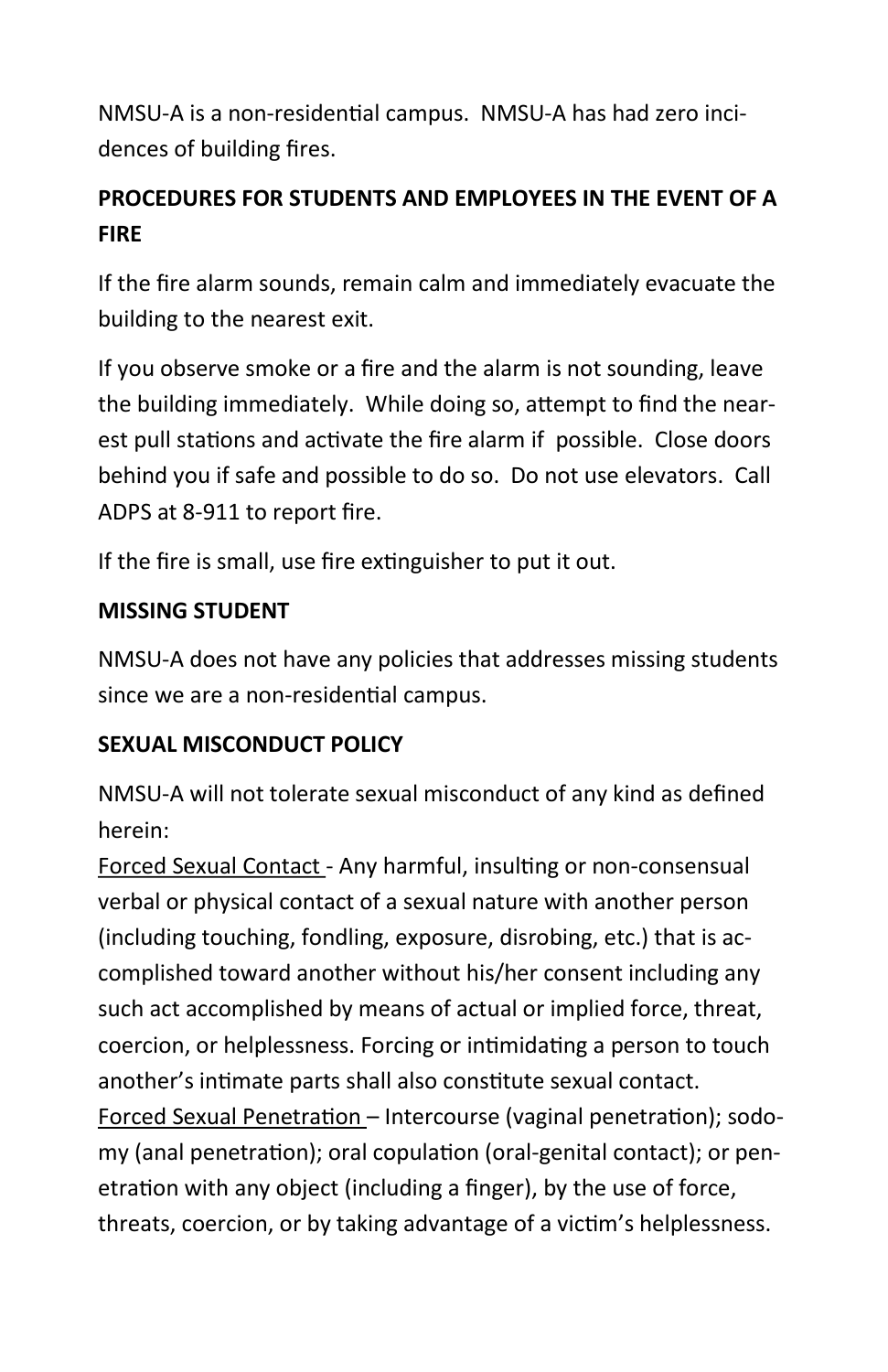A student charged with sexual misconduct, including acquaintance or date rape, can be prosecuted under New Mexico criminal statutes and disciplined under the Student Code of Conduct. Even if the law enforcement authorities choose not to prosecute, the University can pursue disciplinary action.

A violation occurs when there is participation in any kind of sexual misconduct by a student individually or in concert with others. Since the University hopes to educate students in order to prevent violations, students should understand that:

A. Forced sexual penetration or other unwanted forced sexual contact is defined as sexual misconduct whether the assailant is a stranger or an acquaintance of the victim.

B. Alcohol and/or drug use, intoxication, or any impairment of the accused, does not absolve responsibility for sexual misconduct. C. In situations where the victim is incapable of giving consent, or is unable to resist sexual advances due to alcohol/drug use or other impairments, the accused will be held responsible for sexual misconduct.

D. Force or coercion is defined as: 1)The use of physical force or physical violence; or 2) The use of threats, including but not limited to physical threats, abduction, extortion or retaliation directed against the victim or another when the victim believes that there is an ability to execute such threats; or 3) The use of verbal comments or non-verbal behaviors/gestures to intimidate the victim or another when the victim believes that there is a present ability to execute such threats.

E. Threat is defined as an expression of intention to hurt, destroy, or punish the victim or another. Where there is cause to believe that the University regulations prohibiting sexual misconduct have been violated, the University will initiate disciplinary action. Accusations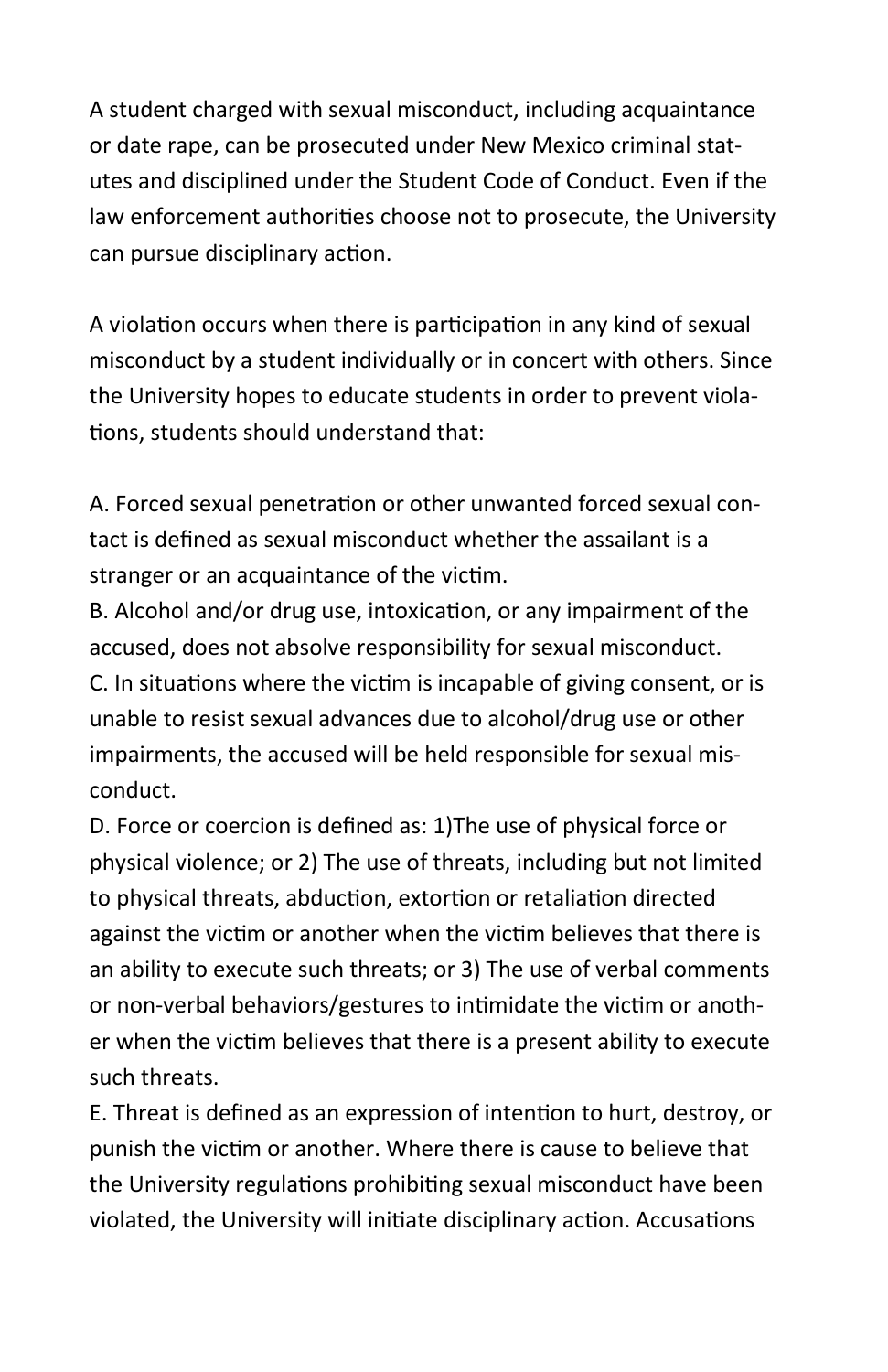of sexual misconduct will be investigated by the Vice President for Student Success. If evidence is available to indicate that a student is guilty of sexual misconduct, or if guilt is admitted, the penalty for such misconduct may be as much as disciplinary suspension, dismissal or expulsion.

## **Guidelines for Reporting a Sex Offense.**

If you are a victim of a sexual offense:

- Get to a safe place as soon as you can.
- Report the assault to ADPS at 8-911 or report the assault to Campus Security at 439-3634. Security will contact the Vice President for Student Success who will provide counseling options and advise other University Administrators.

## **Option to Notify Authorities**

- Report the assault to ADPS at 8-911
- Report the assault to Campus Security at 575-439-3634
- Report the assault to the Vice President for Student Success.

# **Counseling Options Available**

Student confidentiality requests will be honored. With the victim's permission, a university administrator can file a report on the details of the incident without revealing the identity. The purpose of a confidential report is to comply with the wish to keep the matter confidential, while taking steps to ensure the future safety of the victim and others.

- The Counseling Center (services are free) at 1900 East 10th Street. 575-439-7-7404
- National Sexual Assault Hotline 1-800-656-4673
- Local Sexual Assault Hotline 437-7404 (prompt 2)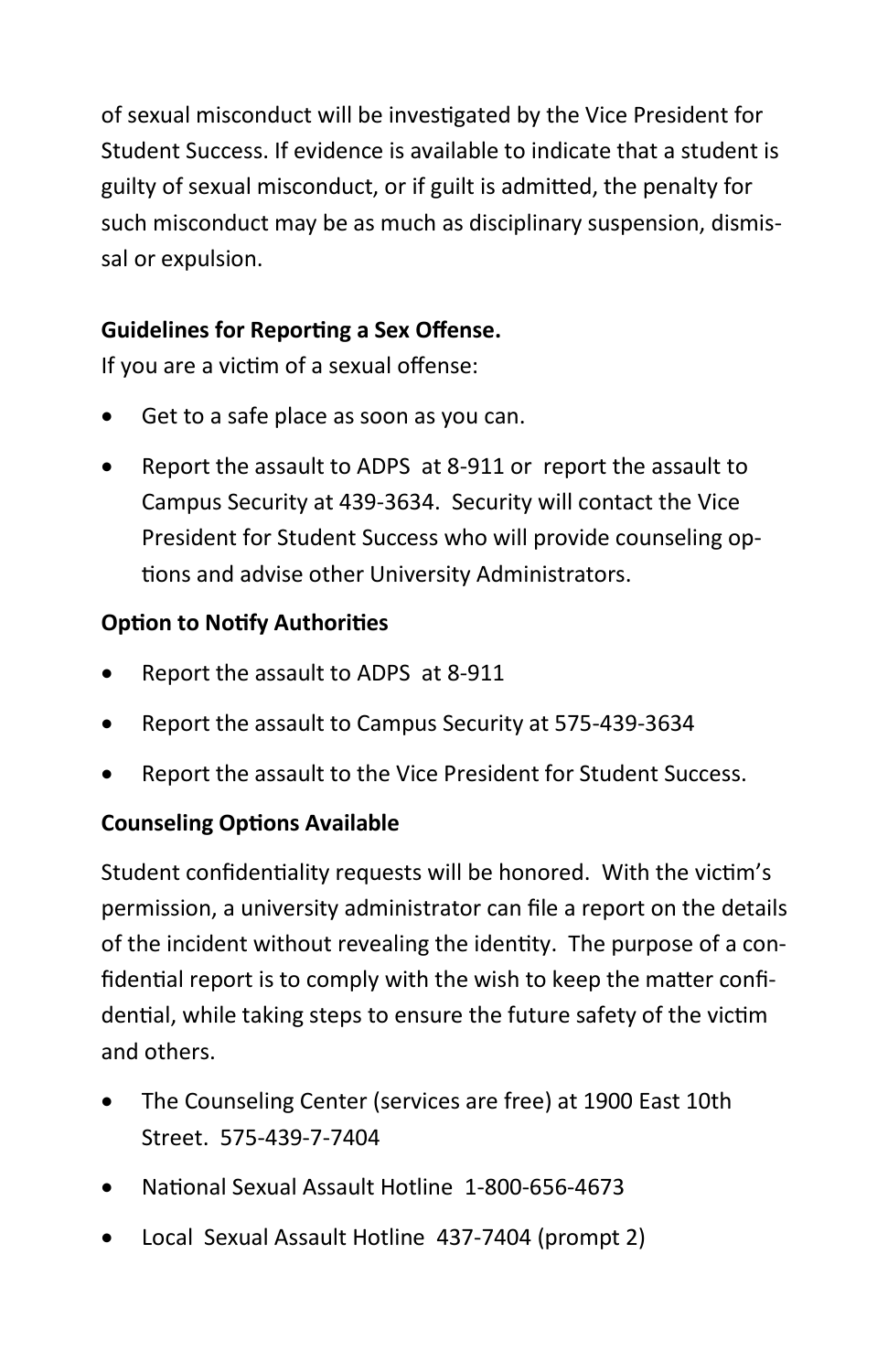#### **Accommodations For Victims**

Accommodations will be handled on a case-by-case basis.

#### **Procedure for Campus Disciplinary Action for Sexual Offense**

If you have been sexually assaulted by another student or group of students and are considering University action, you are encouraged to discuss the matter with the Vice President for Student Success. This will allow you the chance to review the procedures should you decide to file a formal complaint through the University disciplinary/ judicial system. This discussion does not obligate you to pursue

#### official action.

If you decide to take part in the University adjudication process, you should contact the Vice President for Student Success. Charges may either be filed directly by you or by the University on the basis of your written statement. Such a charge would be handled in accordance with the procedures relating to Violations of the Student's Code of Conduct regulations. Students found to have committed a sexual assault could be suspended or expelled. Pursuant to the University's disciplinary procedures, both the accuser and accused are entitled to have an advisor or support person present during the hearing.

Finally, in accordance with federal regulations, both the accuser and accused must be informed of the outcome of institutional

disciplinary proceedings.

If you have been sexually assaulted it is important that you contact the Vice President for Student Success (439-3716) or Campus

Security (439-3634).